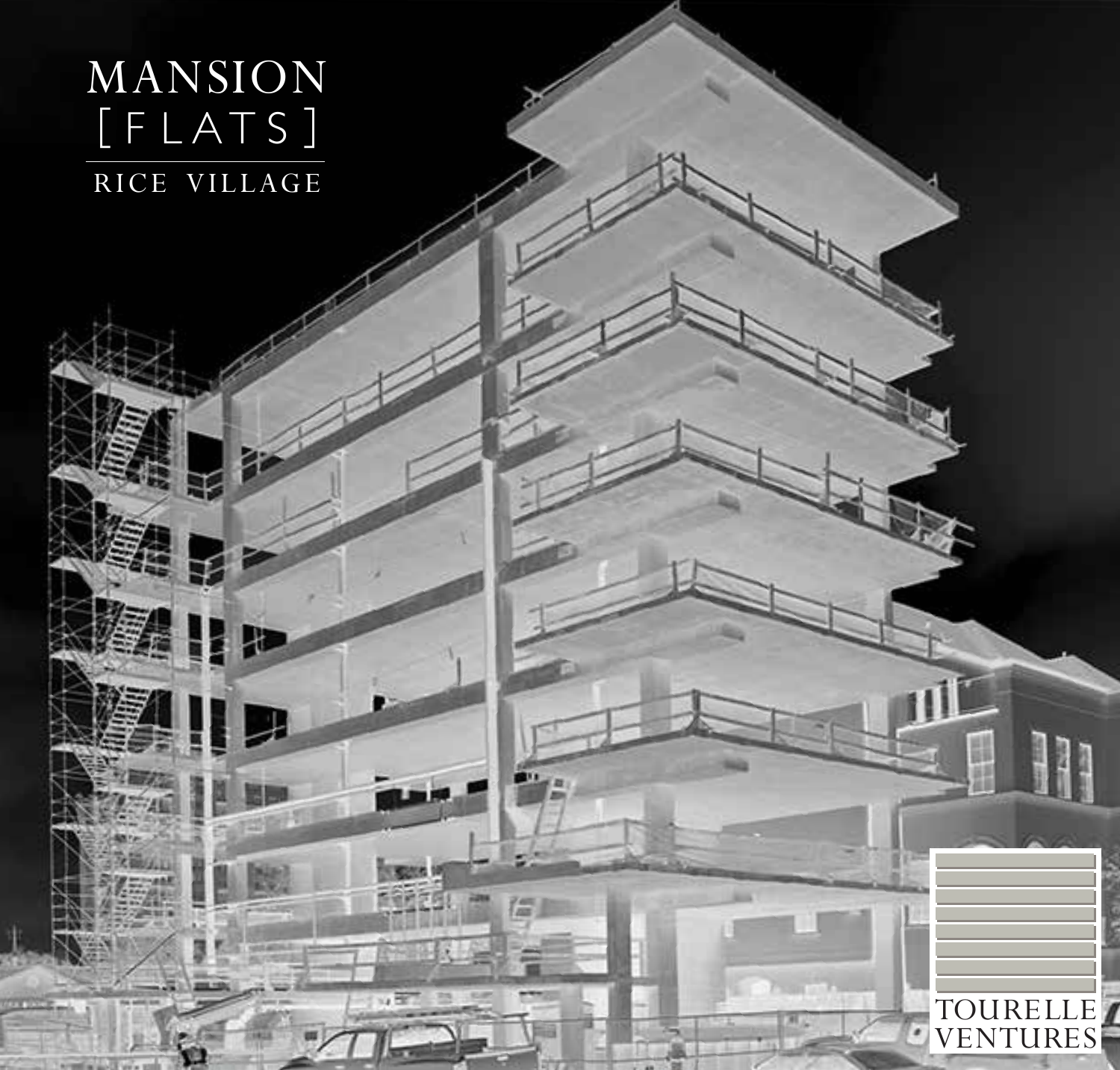Our new Morningside Mansions at Rice Village is illustrated on the cover during an early stage of construction. The first of our Mansion Flat Projects to be constructed, the building utilizes a stacked-penthouse concept to feature full floor occupancy. Direct elevator keyed access into each unit from the perfectly proportioned parking facilities makes for a dignified arrival or departure. Each unit enjoys true 360 degree exposure, often with panoramic views. Deeply sheltered balconies and wide open views are ideal for relaxation and socializing, and also solitude. Not just clean lines, open plans, and floor-to-ceiling glass, the building offers an aesthetic of polish and sophistication, typified by gleaming steel and finished concrete. More than close-by shopping, dining and recreation, Tourelle's mansion flats are creating a new style of urban life, in the heart of a great city. Tourelle's Mansion Flats literally place the city at your feet.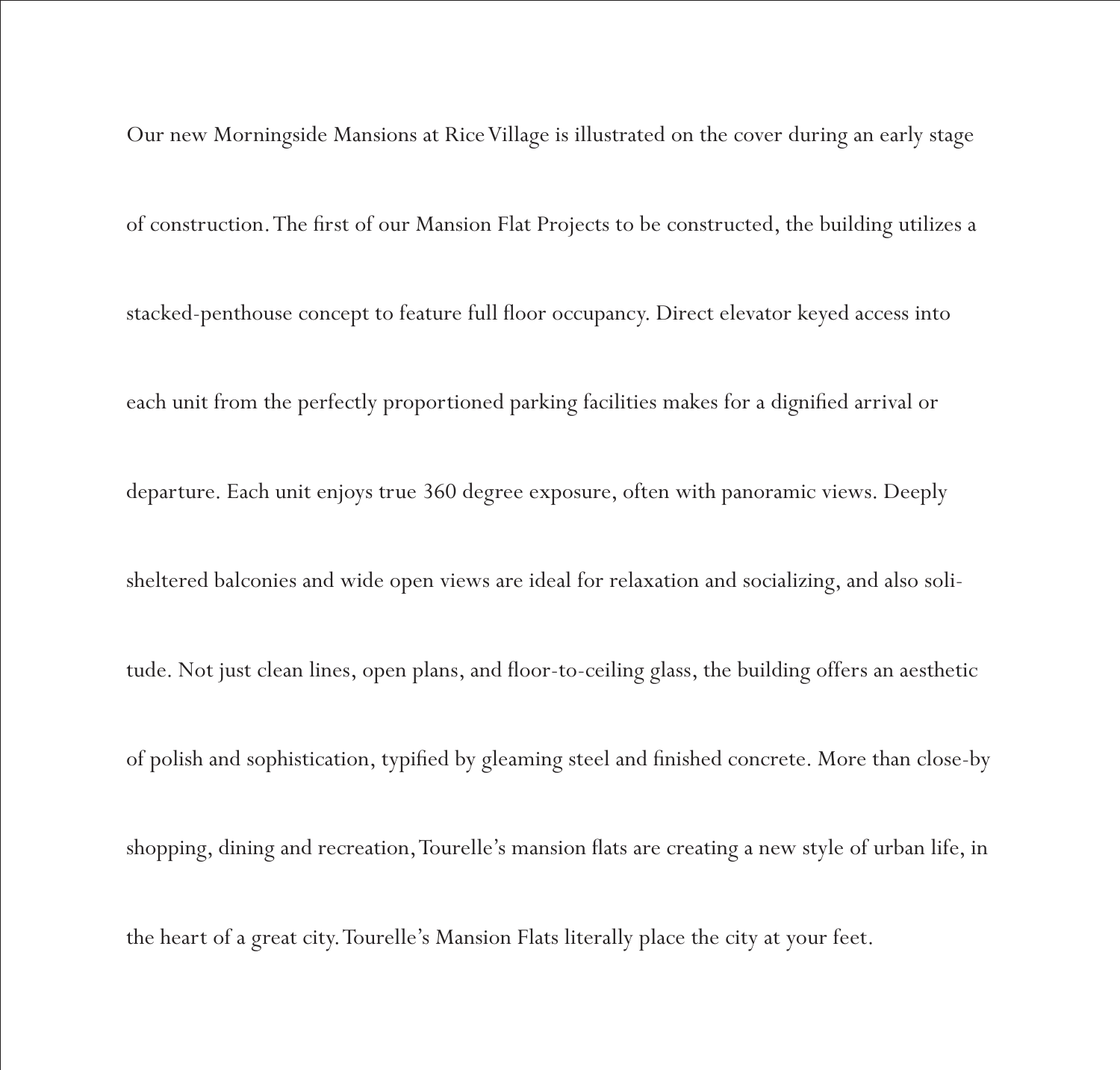

Tourelle's stand-alone full-floor occupancies afford an almost unlimited scope for custom layouts, to be determined entirely by the owners' specfications and needs. Illustrated above is the blank slate on which to design the interiors. Kitchens and baths can be located virtually anywhere along the exterior walls of the main exposures, for the ultimate in flexible planning. Whether the living room and kitchen are at one end or the other, or centered within the plan, this flexibility assures graciously flowing spaces.

The following plans are hypothetical, made from the diagram above. Or create your own layout.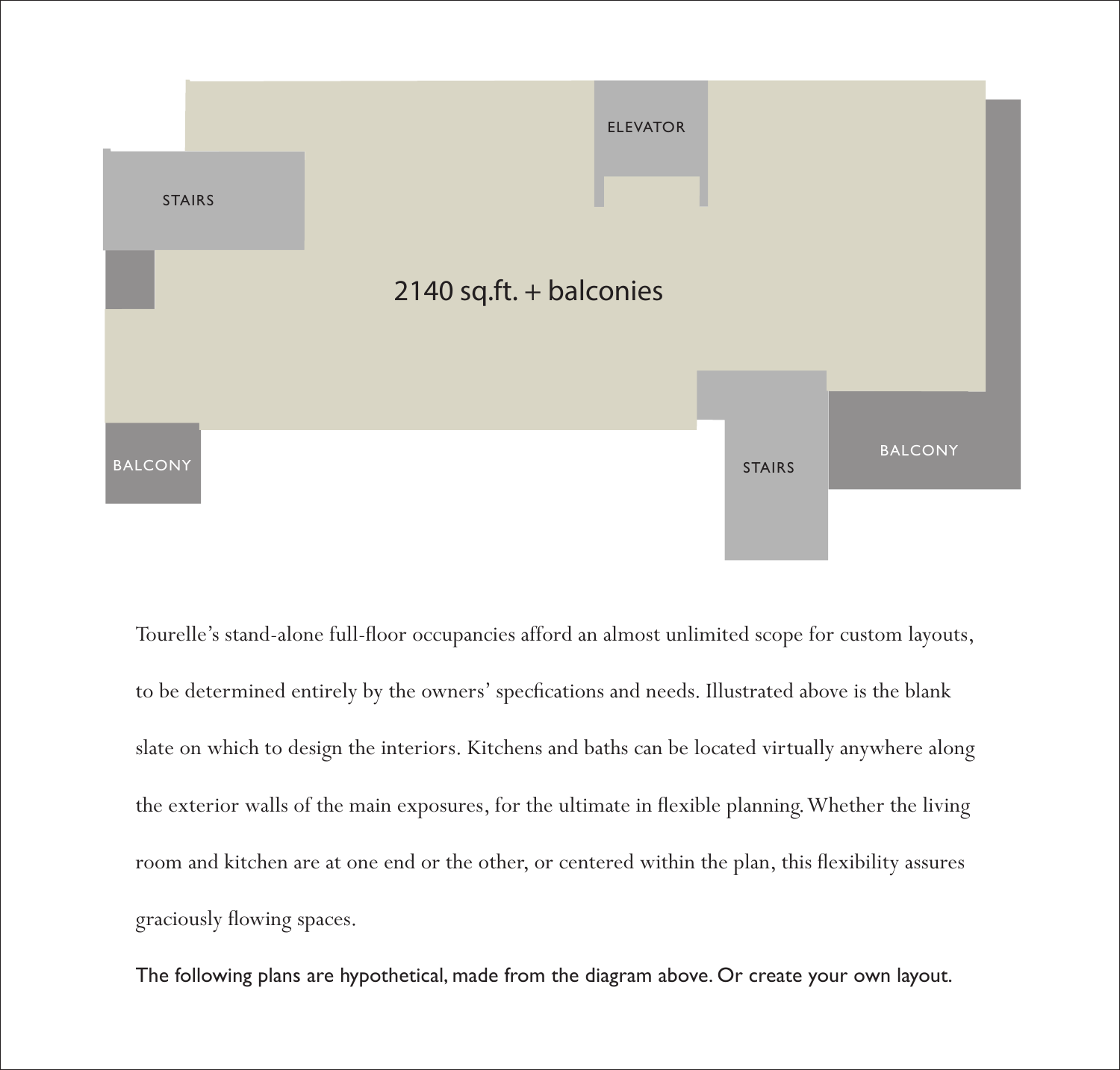# Full Floor Occupancy • Panoramic Views • Open Plans



AIG DOWNTOWN

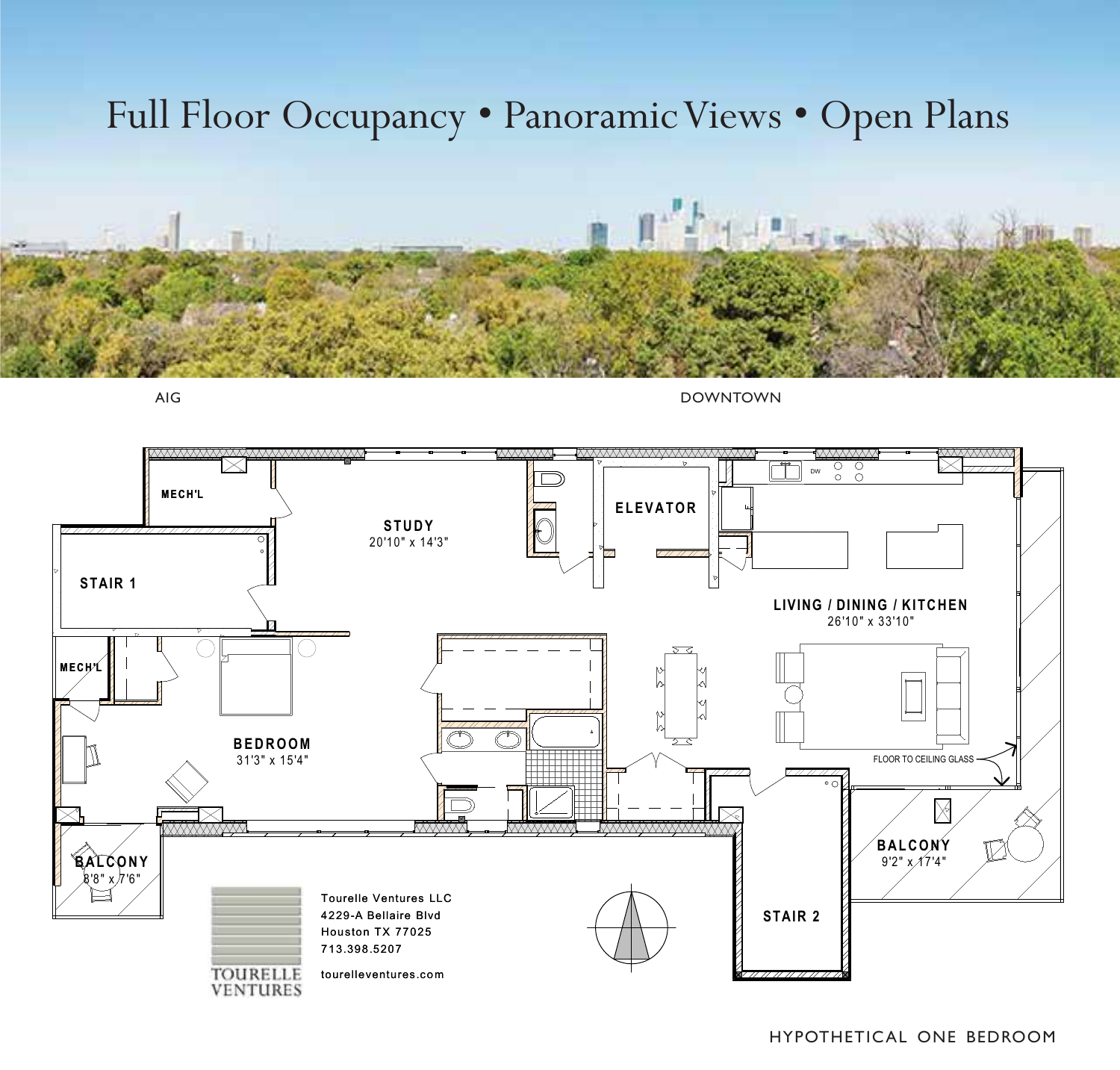# Floor-to-Ceiling Glass • 360˚ Exposure • Custom Layouts



MUSEUM DISTRICT **MEDICAL CENTER** 

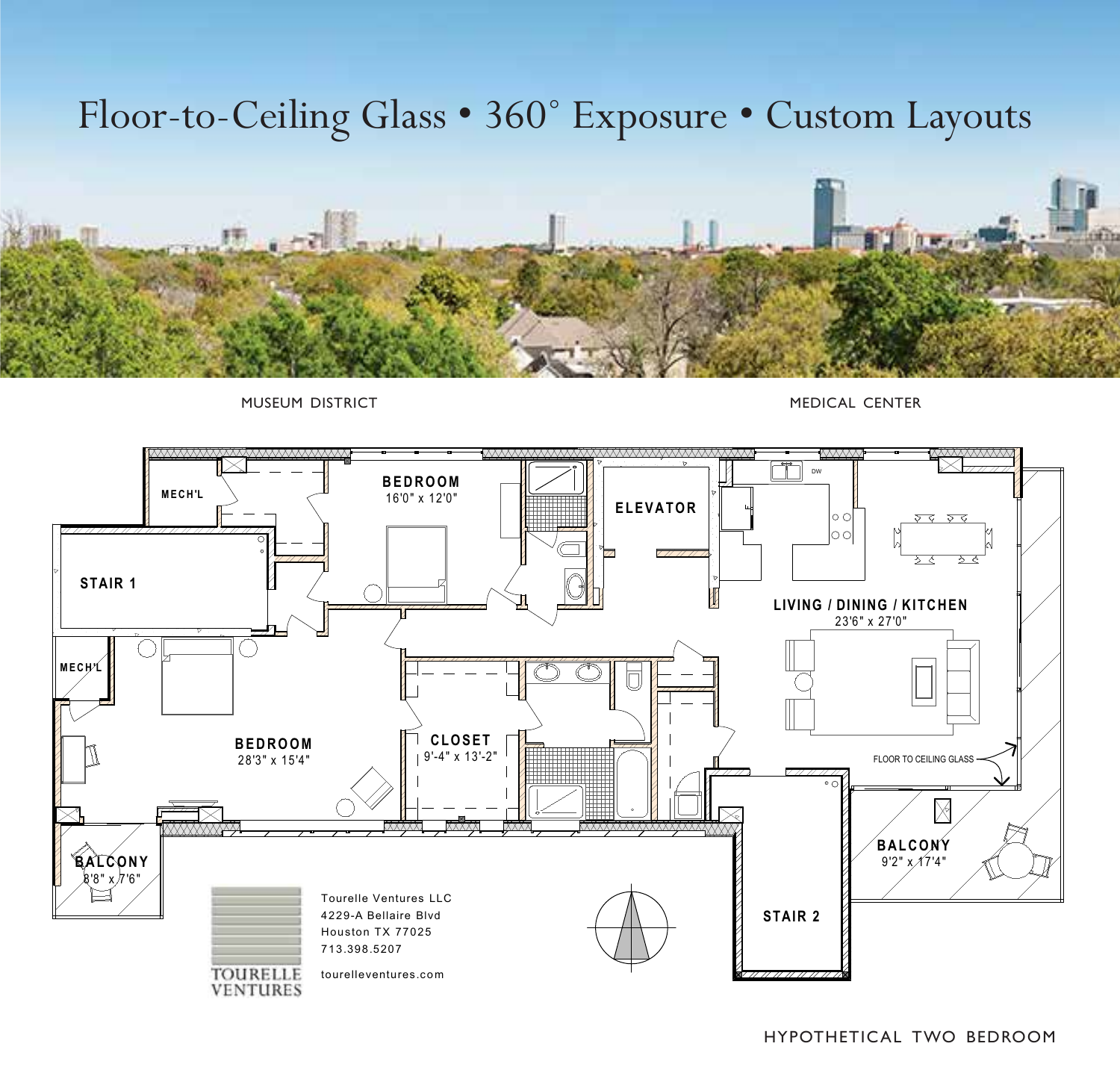## Stacked-Penthouse Concept • Direct Elevator Access



RICE STADIUM NRG STADIUM NATURAL SERIES AND SERIES AND STADIUM NATURAL STADIUM NATURAL STADIUM NATURAL STADIUM



HYPOTHETICAL THREE BEDROOM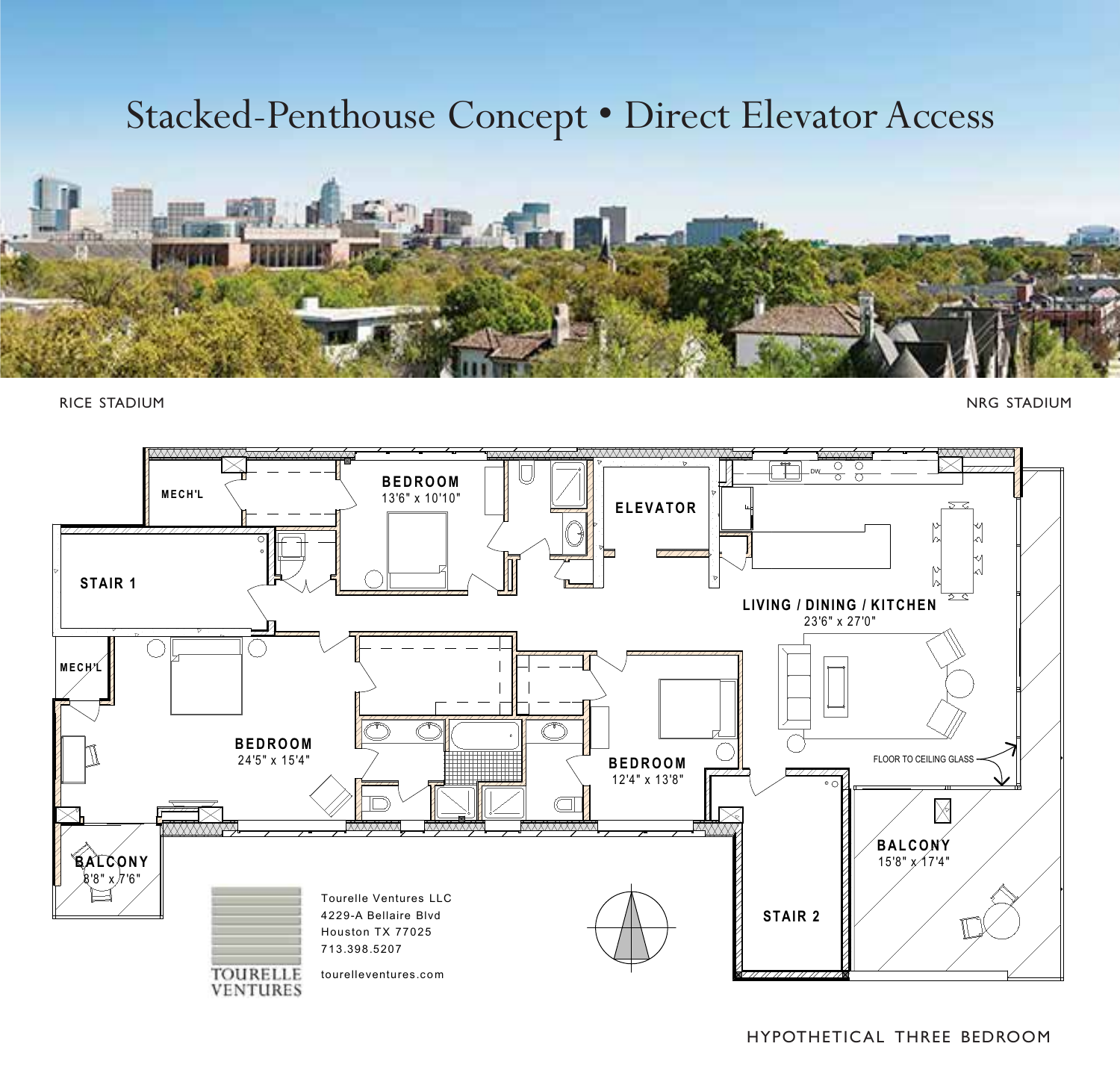### MORNINGSIDE MANSIONS at Rice Village

2406 Tangley at Morningside, In Rice Village



Tourelle Ventures, LLC 4229-A Bellaire Blvd. Houston, Texas 77025 713.398.5207 www.tourelleventures.com

### **SPECIFICATIONS**

| <b>Seven</b>                       | <b>NUMBER OF STORIES</b>  |
|------------------------------------|---------------------------|
| <b>Six</b>                         | <b>NUMBER OF UNITS</b>    |
| One                                | UNITS PER FLOOR           |
| <b>Two Reserved Covered Spaces</b> | PARKING PFR UNIT          |
| 2,140 Sf                           | UNIT SIZE (APPROX)        |
| 424 Sf                             | <b>UNIT BALCONIES</b>     |
| <b>Poured-in-Place Concrete</b>    | <b>STRUCTURE</b>          |
| <b>None</b>                        | <b>FLOOR PENETRATIONS</b> |
| 123" Or 156" Slab-to-slab          | <b>CEILINGS</b>           |
| 100%: Sprinklers/One-hour Rated    | <b>FIRE PROTECTION</b>    |
| <b>Schindler High Speed</b>        | <b>ELEVATOR</b>           |
| <b>Dedicated Generator Option</b>  | UNIT BACKUP POWER         |
| <b>Residential Split System</b>    | <b>UNIT HVAC</b>          |
| <b>R-40/R-56.5 Minimum</b>         | INSULATION (NORTH/SOUTH)  |
| <b>Steel and Concrete</b>          | <b>EXTERIOR</b>           |